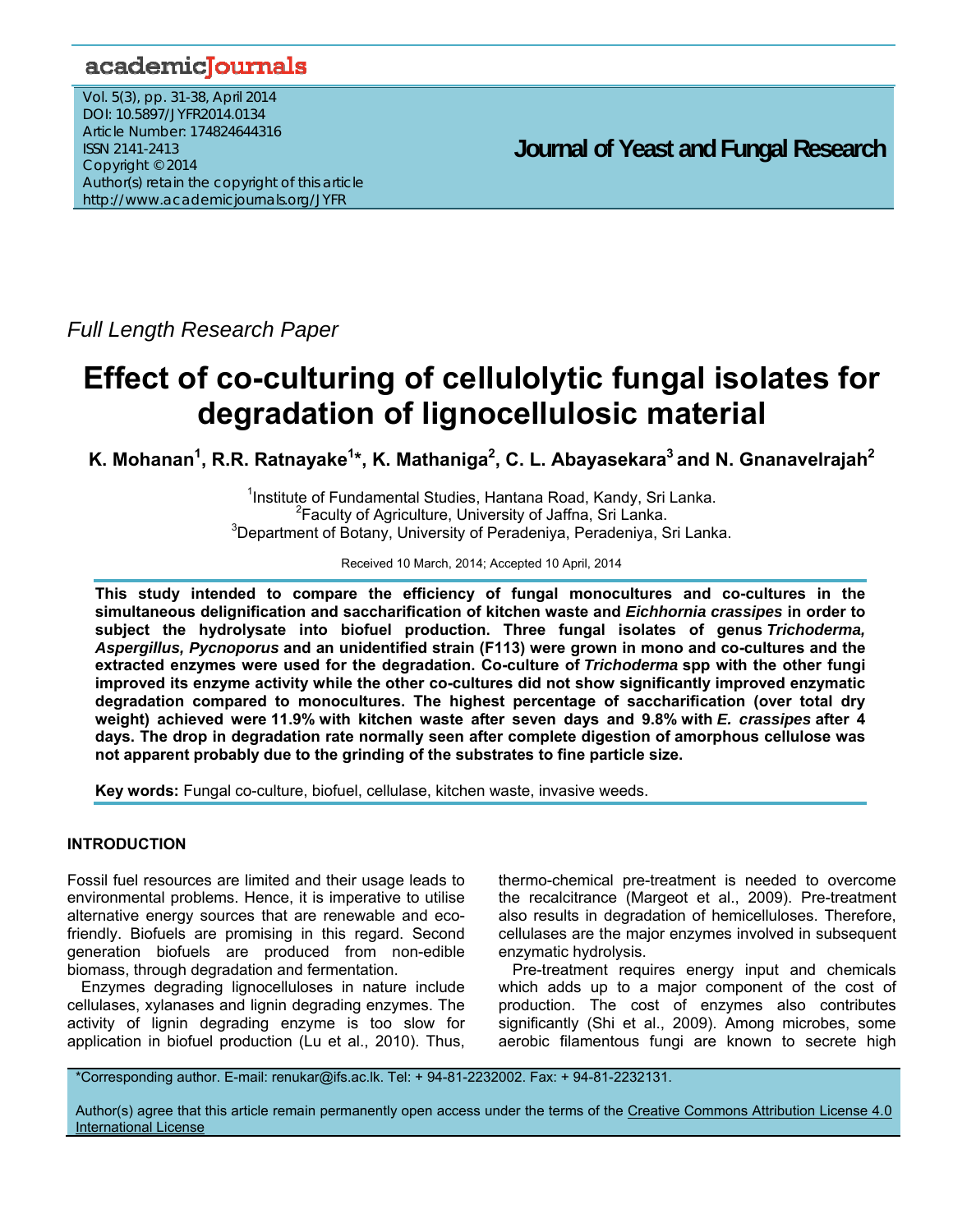amounts of cellulases. Such strains are found in the genera *Trichoderma*, *Aspergillus*, *Pencillium* and many others (Lynd et al., 2002). The factors affecting the expression and secretion of fungal cellulases include induction, repression, metal ions, inorganic nutrients, surfactants and culture conditions (Gremel et al., 2008; Mandels and Reese, 1957; Reese and Maguire, 1969; Schmoll et al., 2005; Suto and Tomita, 2001). Cellulases belong to three classes, namely endoglucanases, exoglucanases and β-glucosidases, which act in synergy (Lynd et al., 2002). The right balance of the cellulases is crucial for optimal degradation of lignocelluloses. In *Trichoderma reesei,* large proportions of β-glucosidase remain cell-wall bound through a polysaccharide and gets released when treated with cellulase from *Aspergillus niger* (Messner et al., 1990). Endoglucanases and exoglucanases of *T. reesei* are inhibited by cellobiose whereas its β-glucosidases was inhibited by glucose (Philippidis et al., 1993). In contrast, *A. niger* secretes high amounts of β-glucosidase which is tolerant to high levels of glucose (Decker et al., 2000). For these reasons, a combination of cellulases from *T. reesei* and *A. niger* is used in the biofuel industry (Reczey et al., 1998). Co-culture of *T. reesei* and *Aspergillus* sp has been shown to result in better yield of cellulases (Ahamed and Vermette, 2008; Duff, 1985). Better utilization of substrates and formation of strong inducers for *T. reesei* cellulases by β-glucosidase of *Aspergillus* are thought to be the reasons for the increased yield (Ahamed and Vermette, 2008).

Disposal of household waste is a problem in the urban areas of Sri Lanka. Current practice is to dump the waste in the suburbs, causing unpleasant odours and health problems in those areas. Composting has been attempted in an industrial scale but has been abandoned due to operational problems (Premachandra, 2006). A possible solution to this problem could be the utilization of household waste for biofuel production. Another potential substrate is the invasive aquatic weed *Eichhornea crassipes*. Invasive weeds are probable raw materials for cellulosic biofuel production. These are non-indigenous or "non-native" plants which adversely affect the habitats and bioregions they invade economically, environmentally, and ecologically (Westbrooks, 1998). *E. crassipes is* one of a common aquatic invasive weed and another potential substrate for biofuel production*.* The fast growing nature of these weeds can provide raw materials in abundance for biofuel industries. Since it is less lignified, its utilisation would require low pretreatment. If effective technologies can be developed to drive commercial products from these weeds it will be beneficial both economically and ecologically. Although a large number of microorganisms (fungi, bacteria and actinomycetes) are capable of degrading cellulose, only a few of them produce significant quantities of cell-free enzyme fractions capable of complete hydrolysis of cellulose *in vitro*. Cellulases obtained from compatible

mixed cultures of fungi appear to have more enzyme activity as compared to their pure cultures and other combinations (Jayant et al., 2011).

The objective of this study was to compare the efficiency of fungal monocultures and co- cultures in the simultaneous delignification and saccharification of kitchen waste and *E. crassipes* in order to subject the hydrolysate into biofuel production.

## **MATERIALS AND METHODS**

## **Isolation of cellulolytic fungi**

Samples of decaying plant material, ruminant dung, decaying kitchen waste and soil were suspended in sterile normal saline, serially diluted to obtain  $10^{-1}$ ,  $10^{-2}$  and  $10^{-3}$  dilutions. 100 μl of each dilution was plated on potato dextrose agar (with gentamicin 50 mg/L and chloramphenicol 50 mg/L) by spread plate technique and incubated at 25°C up to a week. The fungal isolates were inoculated on Czapek dox agar without sucrose and with 1% cellulose and those showing good growth were presumed to be potential cellulose degraders and added to the culture collection. The isolates in the culture collection were screened for cellulase production by growing them without replicates as described in measurement of enzyme activities part of the work. The isolates which showed at least 0.01 FPU of cellulase activity were then tested in replicates and those with the highest enzyme activities from different genera were chosen for further study.

#### **Measurement of enzyme activities**

#### *Production of enzymes*

Fungal isolates were grown on PDA slants for 7 days. Spore suspensions were made in sterile saline, spore concentrations were adjusted to  $10^{7}$ -10<sup>8</sup>/ml and 100  $\mu$ l of the suspensions were inoculated into 20 ml of a minimal medium (Mandels and Reese, 1957). Co-cultures were made by inoculating 100 μl of spore suspension from each of the relevant strain. The cultures were incubated at 28°C on a rotary shaker at 100 rpm. For initial screening, the isolates were cultured without replicates with an incubation period of 3 days. At the end of incubation, the cultures were centrifuged at 4000 g for 20 min and the supernatants were used as crude enzymes for the assays.

#### *Total cellulase assay*

Total cellulase assay was carried out using Whatmann No.1 filter paper as the substrate (Mandels et al., 1976; Ghose, 1987). Reducing sugars formed were measured by using di-nitro salicylic acid reagent (Sumner, 1921; Miller, 1959), with glucose as standard. The total cellulase activity is expressed as filter paper units/ml (FPU/ml).

#### *Xylanase assay*

Xylanase activities were measured by a method modified from Gottschalk et al. (2010) using 1% (w/v) beech wood xylan (Sigma) as the substrate. Reducing sugars formed were measured using dinitro salicylic acid (DNS) reagent (Sumner, 1921; Miller, 1959), with xylose as standard.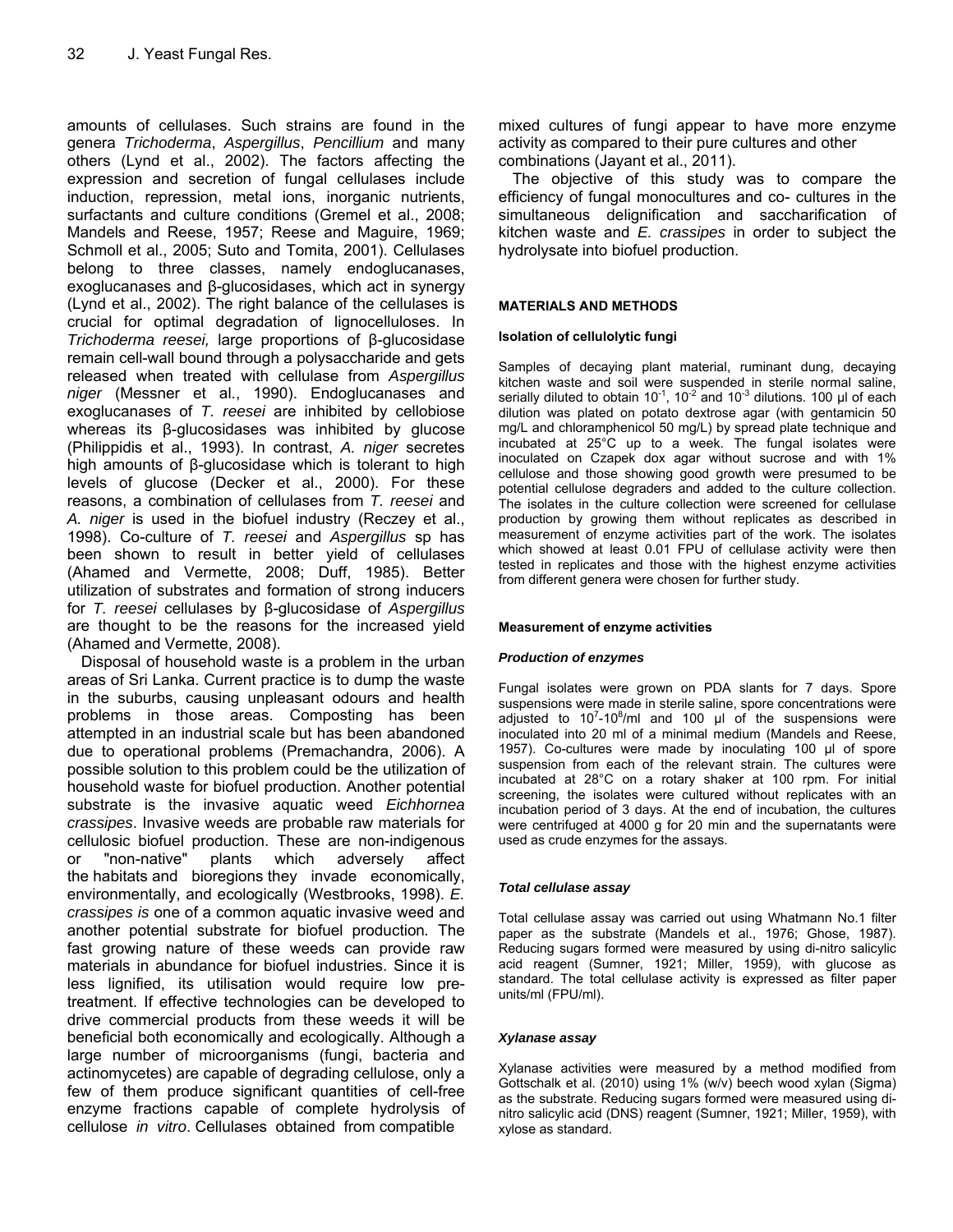β-glucosidase activities were measured by using cellobiose as the substrate (Ghose, 1987; Sternberg et al., 1977). Glucose formed during the assay was measured using a commercial blood glucose meter (*One Touch Ultra 2*) based on glucose oxidase, calibrated with glucose standards in 0.05 M citrate buffer ( $pH = 4.8$ ). Positive results of β-glucosidase activities were verified by high-performance liquid chromatography (HPLC) as described in enzymatic degradation of lignocellulosic materials part of this work.

#### *Laccase assay*

Laccase activities of *Pycnoporus cinnabarinus* was measured with ABTS (2,2'-azino-bis(3-ethylbenzothiazoline- 6-sulphonic acid)) as the substrate (Bourbonnais et al., 1995).

#### **Enzymatic degradation of lignocellulosic materials**

Kitchen waste and mature leaves (to represent the most recalcitrant type for degradation, as they are the most lignified) of *E. crassipes* were dried in an oven at 50°C to a constant weight. The dried material was then ground in a plant grinder and sieved through 93 μm (kitchen waste) and 50 μm (*E. crassipes*) sieve. Powdered kitchen waste (500 mg) and *E. crassipes* (200 mg) were added separately into boiling tubes, to which 6 ml of 50 mM citrate buffer (pH 4.8) was added and autoclaved at 121°C for 15 min. To each tube, 3 ml of crude enzyme from fungal monoculture or co-culture was added and incubated in a water bath at 50°C with reciprocal shaking at 100 rpm for five to seven days. Samples were withdrawn daily and total sugar concentrations were determined using DNS reagent with glucose standards (Sumner et al., 1921). The sugar components of the hydrolysate of *E. crassipes* at the end of 4th day of degradation were measured by High-performance liquid chromatography (HPLC) using agilent Hi-plex H column (p/n PL1170-6830 300x7.7 mm) at 65°C with deionised water as the mobile phase (flow rate: 0.6 ml/min, injection volume: 10 μl). Sugars were detected with an RI detector. D-cellobiose, D-glucose, Dxylose and L-arabinose (Sigma Aldrich) standards were used for calibration. High-performance liquid chromatography was not performed on kitchen waste due to the highly variable nature of its content.

#### **Data analysis**

Statistical comparisons were made by ANOVA using Minitab software (version 14).  $\alpha$  = 0.05 unless otherwise stated.

## **RESULTS AND DISCUSSION**

## **Isolation of cellulolytic fungi**

A total of 145 fungal strains were isolated from different samples. During the initial screening for cellulase activity, 35 isolates were found to have greater than 0.01 FPU/ml of activity. The isolates which showed significant cellulase activities were shown in Table 1. Most of them belong to *Trichoderma* species, while strains of *Penicillium*, *Aspergillus* and an unidentified fungal strain were also present. Fungi were tentatively identified using macroscopic and microscopic morphological characteristics. Slide culture technique was used to aid the fungal identifications.

## **Co-culture of fungi**

Fungal isolates belonging to genera of *Trichoderma* (F1, F16,F F118), *Penicillium* (F24) and an unidentified isolate (F113) were selected for co-culturing. The selection was made to include different genera and strains with βglucosidase activity. The isolates were divided into two groups (F1, F16 and F118) and (F24, F80, F113) and cocultures were made in all possible combinations within each group. Cellulase and xylanase activities of the cocultures and corresponding mono-cultures were measured (Figures 1 and 2).

Among the group containing F1, F16 and F118, the cocultures showed lower cellulase activities compared to the corresponding monocultures. Among the group containing F24, F80 and F113, the co-culture F80 and F113 showed higher cellulase activity than F113, but the difference was statistically insignificant. The co-cultures F24/F113 and F24/F80/F113 showed significantly higher xylanase activities compared to the corresponding monocultures. Other co-cultures showed either no significant difference or reduced xylanase activity.

## **Degradation of kitchen waste**

The isolates F24, F113 and F118 were selected for degradation of kitchen waste. The cumulative sugar contents measured at  $1^{st}$ ,  $2^{nd}$   $3^{rd}$  and  $7^{th}$  days of degradation of fresh kitchen waste was shown in Figure 3. At the end of seven days of degradation, the highest amount of sugars were released by enzymes from F24 (59.7 mg) followed by the co-culture F24/F113 (58 mg). Enzymes from the co-culture F113/F118 effected significantly higher degradation than F118 (*Trichoderma*) alone. This is probably due to the lack of secreted βglucosidase activity by F118 being complemented by F113.

## **Degradation of** *E. crassipes*

Enzymes from the fungal strains F24, F113, F118 and a woody mushroom from Sri Lanka (M21), identified as *Pycnoporus cinnabarinus*, were used for the degradation of *E. crassipes*. Screening revealed that some organisms were more efficient than the others. M21 was found to have a significant cellulase activity (0.21 FPU) and laccase activity (50 IU/ml). The cumulative sugar contents measured at  $1^{\text{st}}$ ,  $2^{\text{nd}}$ ,  $3^{\text{rd}}$  and  $4^{\text{th}}$  days of enzymatic degradation of *E. crassipes* was shown in Figure 4. The sugar contents at the  $4<sup>th</sup>$  day was shown in Figure 5 for comparison. The component sugars as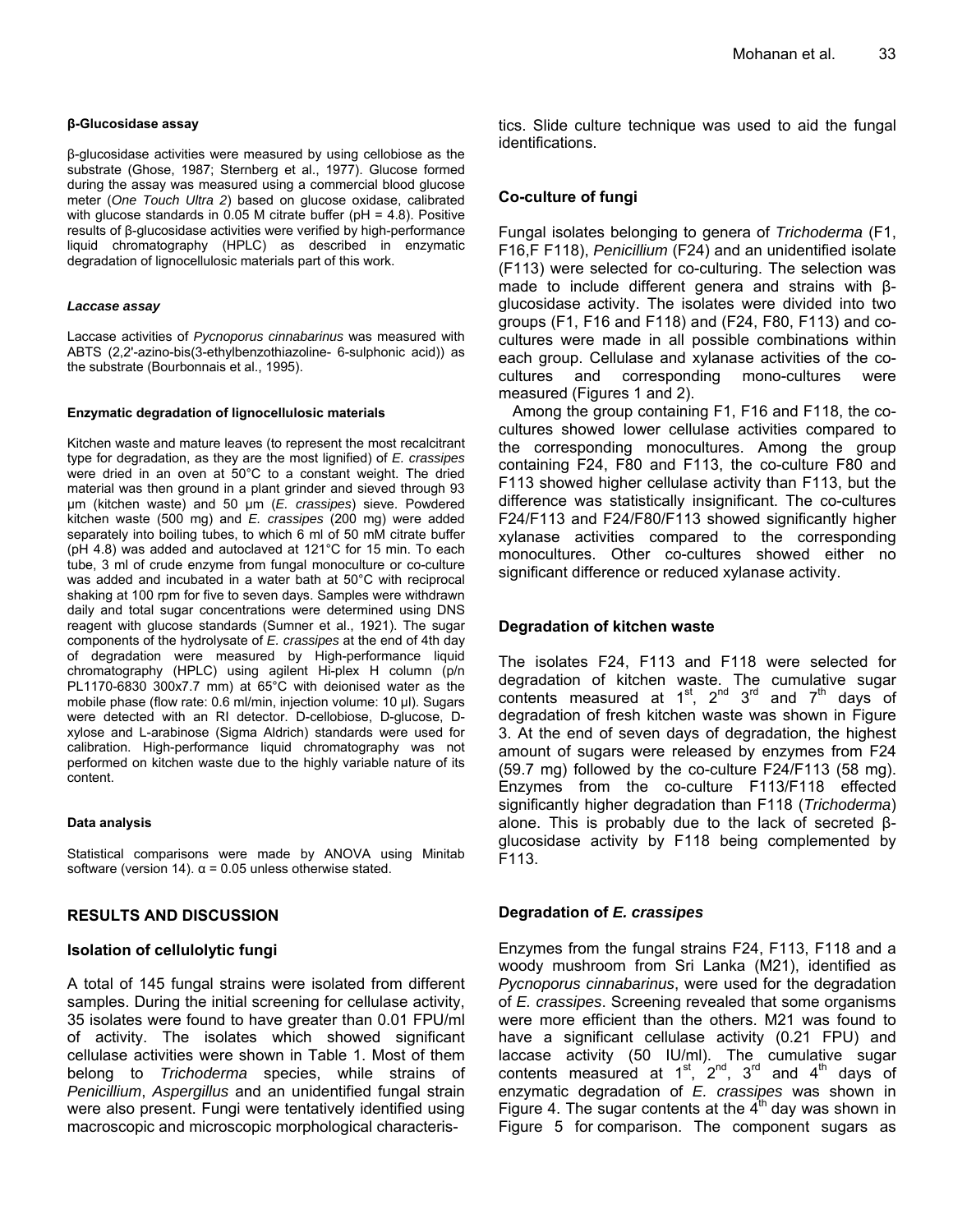| Isolate no.     | <b>Total cellulase</b><br>(FPU/ml) | Xylanase<br>(IU/ml) | β-glucosidase<br>$($ IU/ml $)$ | Genus        |
|-----------------|------------------------------------|---------------------|--------------------------------|--------------|
| F118            | 0.21                               | 4.31                | Not detected                   | Trichoderma  |
| F80             | 0.16                               | 2.03                | Not detected                   | Trichoderma  |
| F <sub>1</sub>  | 0.15                               | 5.48                | Not detected                   | Trichoderma  |
| F <sub>16</sub> | 0.14                               | 5.22                | 0.11                           | Trichoderma  |
| F <sub>22</sub> | 0.13                               | 5.22                | 0.09                           | Trichoderma  |
| F <sub>24</sub> | 0.12                               | 4.98                | Not detected                   | Penicillium  |
| F <sub>54</sub> | 0.11                               | 1.77                | Not detected                   | Trichoderma  |
| F <sub>27</sub> | 0.11                               | 5.38                | Not detected                   | Trichoderma  |
| F98             | 0.10                               | 4.79                | 0.05                           | Trichoderma  |
| F <sub>10</sub> | 0.09                               | 2.14                | Not detected                   | Trichoderma  |
| F56             | 0.08                               | 5.62                | 0.05                           | Trichoderma  |
| F88             | 0.07                               | 5.25                | 0.13                           | Trichoderma  |
| F40             | 0.06                               | 3.35                | 0.07                           | Aspergillus  |
| F113            | 0.06                               | 1.02                | 0.15                           | Unidentified |

**Table 1.** Fungal isolates with highest cellulase activities.



**Figure 1.** Cellulase activities of monocultures and co-cultures of selected fungi. Key: F1-*Trichoderma* spp., F16 - *Trichoderma*  spp., F118-*Trichoderma* spp., Co1- F1 and F16, Co2-F1 and F118, Co3- F16 and F118, Co4- F1, F16 and F118, F24-*Penicillium*  spp., F80-*Trichoderma* spp., F113-Unidentified, Co5- F24 and F80, Co6- F24 and F113, Co7- F80 and F113, Co8- F24, F80 and F113. Error bars indicate standard errors of the means.

measured by HPLC at the end of  $4<sup>th</sup>$  day are shown in Figure 6. The amount of simple sugar produced and released to the medium can depend on activities of cellulase systems and physiological characteristics of particular species.

The highest quantity of total sugar content (19.6 mg) at the end of four days of degradation of *E. crassipes* was

obtained with enzymes from the co-culture F113/F118. However, the mono-cultures F24, F113 and co-cultures F24/F113, F24/F118 and F24/M21 gave slightly lower quantities and the differences are not statistically significant. F118 and F113/M21 and M21 showed significantly lower degradation rate. It was noted that while the amount of xylose formed by M21 was similar to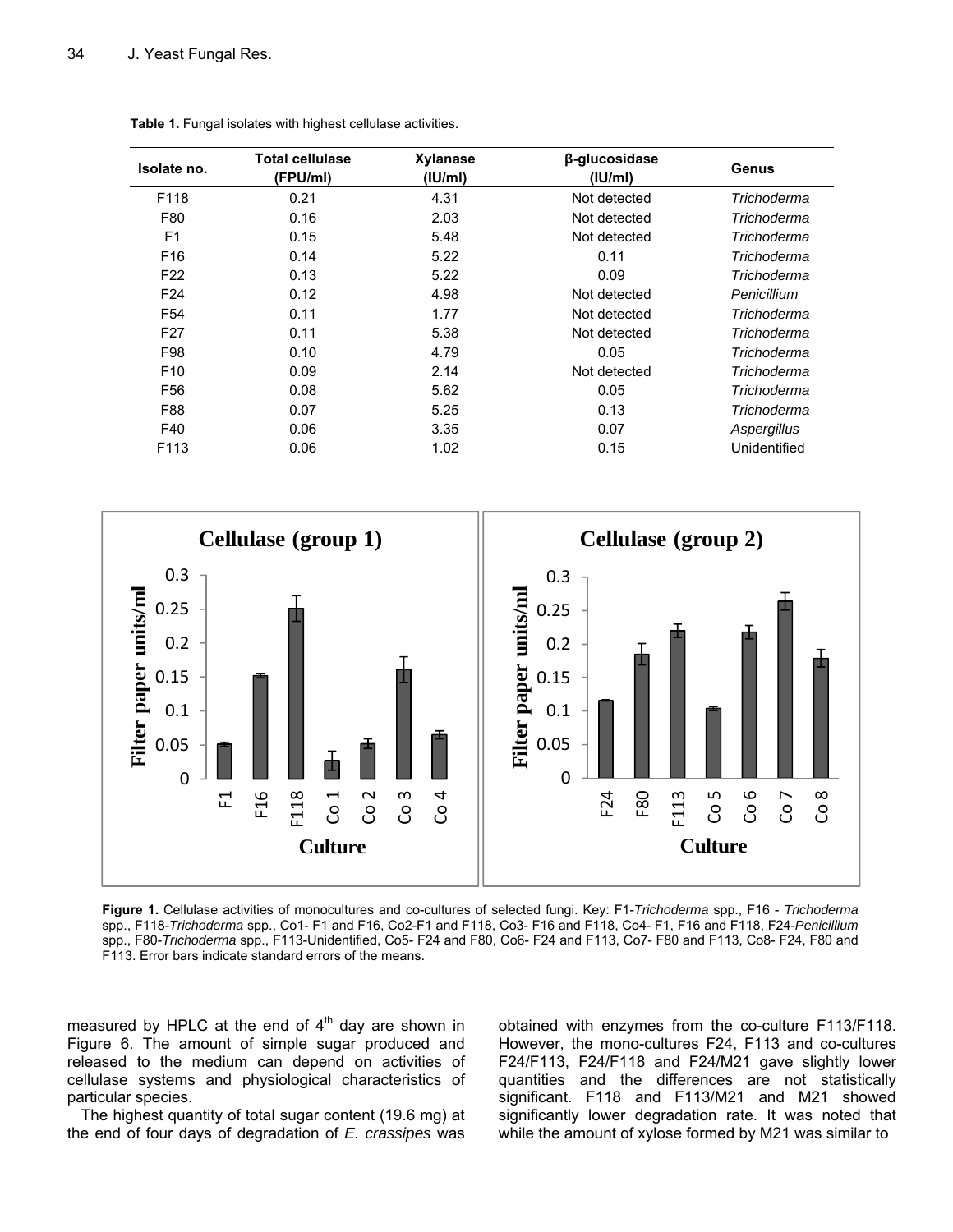

**Figure 2.** Xylanase activities of monocultures and co-cultures of selected fungi. Key: F1-*Trichoderma* spp., F16 - *Trichoderma* spp., F118-*Trichoderma* spp., Co1- F1 and F16, Co2-F1 and F118, Co3- F16 and F118, Co4- F1, F16 and F118, F24-*Penicillium* spp., F80-*Trichoderma* spp., F113-Unidentified, Co5- F24 and F80, Co6- F24 and F113, Co7- F80 and F113, Co8- F24, F80 and F113. Error bars indicate standard errors of the means.



**Figure 3.** Total sugar content (cumulative) released from un-decomposed kitchen waste by enzymes

other isolates, the amount of arabinose formed was much lower. The percentage of maximum sugar yield over total dry weight was 11.9 and 9.8% respectively from kitchen waste and *E. crassipes*. The percentages against total polysaccharide content should be higher.

Grinding the substrate to a very fine powder (93 and 50 μm) would reduce the length of the polysaccharide chains and increase the number of free ends available for the

activity of exoglucanases. It would also increase the surface area of the substrate available for enzyme activity. During the enzymatic hydrolysis of cellulose, amorphous portions are quickly degraded followed by slow degradation of crystalline regions (Mandels, 1975). Thus a change in the rate of degradation, that is, slope of the degradation curve, indicates the end of degradation of amorphous portions. This change should occur roughly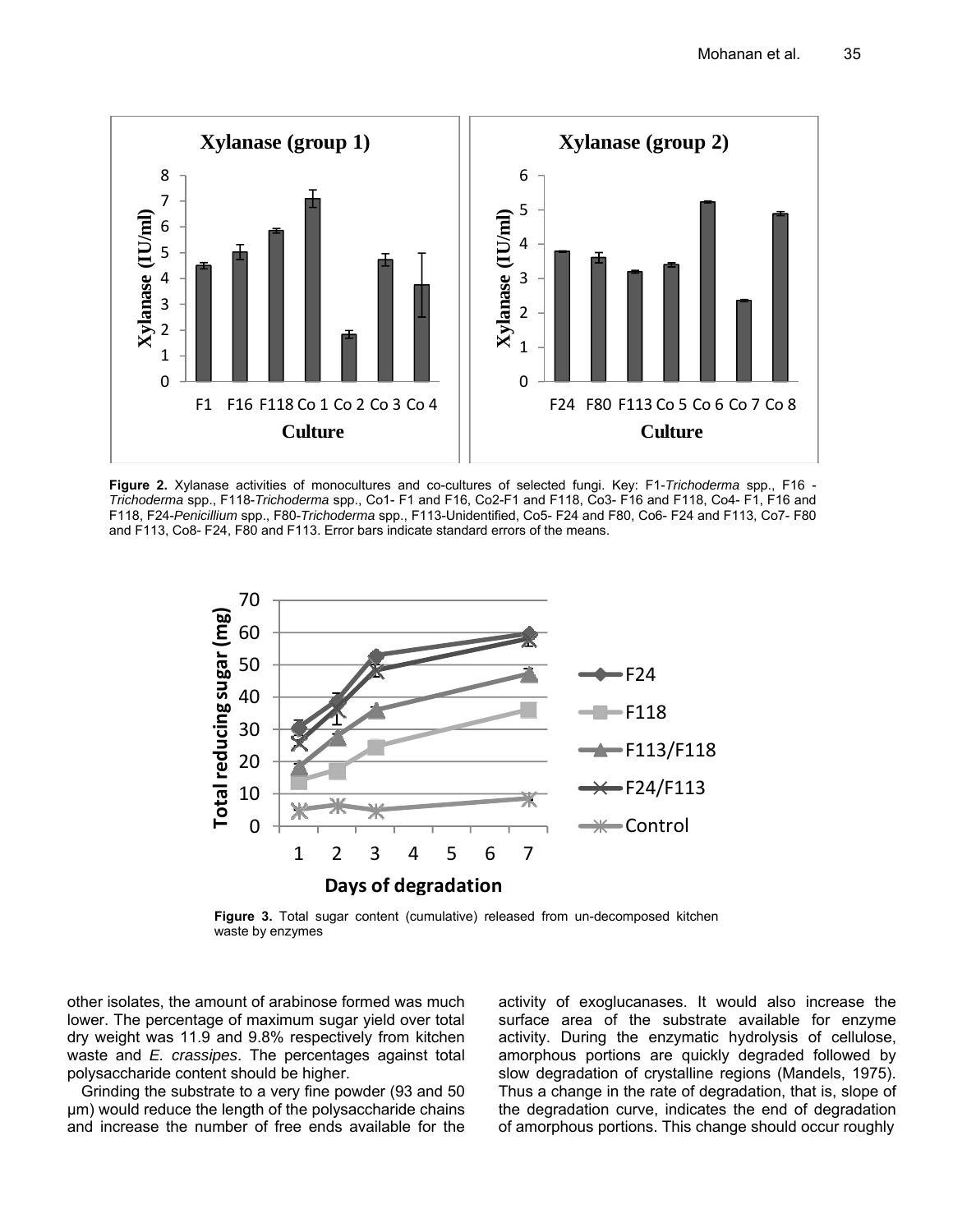

**Figure 4.** Total reducing sugars measured at daily intervals during enzymatic degradation of *E. crassipes* 



**Figure 5.** Total reducing sugar accumulated by degradation of *E. crassipes* by the end of 4<sup>th</sup> day of degradation

at about the same percentage of degradation for different enzymes. However, in the present study, such change of rate did not seem to occur at roughly equal percentage of degradation. This could be because at low particle sizes, the effect of enzyme loading becomes more prominent.

## **Conclusions**

Co-culturing of *Trichoderma* with other cellulolytic fungi improved the activity of lignocellulose degrading enzymes compared to monoculture of *Trichoderma*. The co-culture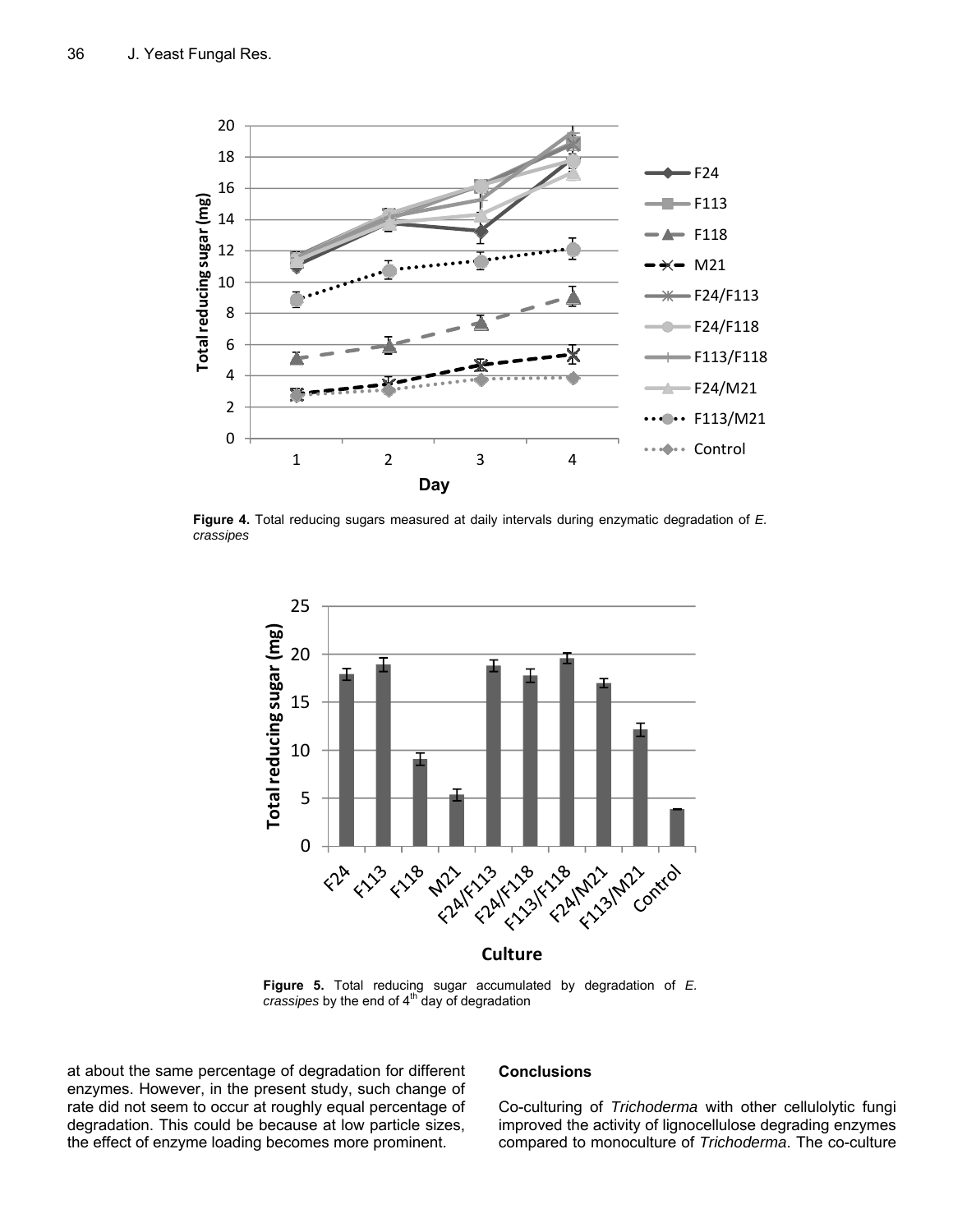

**Figure 6.** Quantities of glucose, xylose and arabinose of the enzyme hydrolysate of *E. crassipes* at the end of 4<sup>th</sup> day of degradation.

of other fungi did not result in significant improvement in the activity compared to corresponding monocultures. Significant percentage of degradation of kitchen waste and *E. crassipes* was achieved with the monoculture, without pre-treatment. Fine powdered material was used to eliminate the cost of pre-treatment. Enzyme from *Pycnoporus cinnabarinus* the laccase producing strain was found to be ineffective for lignocellulose degradation.

#### **REFERENCES**

- Ahamed A, Vermette P (2008). Enhanced enzyme production from mixed cultures of *Trichoderma reesei* RUT-C30 and *Aspergillus niger* LMA grown as fed batch in a stirred tank bioreactor. Biochem. Eng. J. 42: 41-46.
- Bourbonnais R, Paice MG, Reid ID, Lanthier P, Yaguchi M. (1995). Lignin oxidation by laccase isozymes from *Trametes versicolor* and role of the mediator 2,2'-azinobis (3-ethylbenzthiazoline-6-sulfonate) in kraft lignin depolymerization. Appl. Environ. Microbiol. 61: 1876- 1880.
- Decker CH, Visser J, Schreier P (2000). β-Glucosidases from five black Aspergillus species: study of their physico-chemical and biocatalytic properties. J. Agr. Food Cchem. 48: 4929-4936.
- Duff SJ, Cooper DG, Fuller OM (1985). Cellulase and beta-glucosidase production by mixed culture of *Trichoderma reesei* Rut C30 and *Aspergillus phoenicis*. Biotechnol. Lett*.* 7:185-190.
- Ghose T (1987). Measurement of cellulase activities. Pure Appl. Chem*.* 59:257-268.
- Gottschalk LMF, Oliveira RA, Bon EPS (2010). Cellulases, xylanases, β-glucosidase and ferulic acid esterase produced by *Trichoderma* and *Aspergillus* act synergistically in the hydrolysis of sugarcane bagasse. Biochem. Eng*.* J*.* 51: 72-78.
- Gremel G, Dorrer M, Schmoll M (2008). Sulphur metabolism and cellulase gene expression are connected processes in the filamentous fungus *Hypocrea jecorina* (anamorph *Trichoderma reesei*). BMC Mmicrobiol. 8: 174.
- Jayant M, Rashmi J, Shailendra M, Deepesh Y (2011). Production of cellulase by different co-culture of *Aspergillus niger* and *Penicillium*

*chrysogenum* from waste paper, cotton waste and baggase. J. Yeast Fungal. Res. 2:24-27.

- Lu C, Wang H, Luo Y, Guo L (2010). An efficient system for predelignification of gramineous biofuel feedstock *in vitro*: Application of a laccase from *Pycnoporus sanguineus* H275. Process Biochem*.*  45:1141-1147.
- Lynd LR, Weimer PJ, van Zyl WH, Pretorius IS (2002). Microbial cellulose utilization: fundamentals and biotechnology. Microbiol. Mol. Biol. R*.* 66:506 - 577.
- Mandels M. (1975). Microbial sources of cellulase. In Biotechnol. Bioeng. Symp*.* 5, pp. 81-105.
- Mandels M, Andreotti R, Roche C (1976). Measurement of cellulase. Biotechnology and Bioengineering Symposium (6)21 - 33.
- Mandels M, Reese ET (1957). Induction of cellulase in Trichoderma viride as influenced by carbon sources and metals. J. Bacteriol*.*  73:269.
- Margeot A, Hahn-Hagerdal B, Edlund M, Slade R, Monot F (2009)New improvements for lignocellulosic ethanol. Curr. Opin. Biotech. 20:372 - 380.
- Messner R, Hagspiel K, Kubicek C P (1990). Isolation of a βglucosidase binding and activating polysaccharide from cell walls of Trichoderma reesei. Arch. Microbiol*.* 154:150-155.
- Miller GL (1959). Use of Dinitrosalicylic acid reagent for determination of reducing sugar. Anal. Chem*.* 31:426 - 428.
- Philippidis GP, Smith TK, Wyman C E (1993). Study of the enzymatic hydrolysis of cellulose for production of fuel ethanol by the simultaneous saccharification and fermentation process. Biotechnol. Bioeng*.* 41: 846-853.
- Premachandra HS (2006). Household Waste Composting & MSW Recycling in Sri Lanka. In *Asia 3R conference, Tokyo (available from: www.env.go.jp/recycle/3r/en/asia/02\_03-3/08.pdf* [Accessed 14 December 2013].
- Reczey K, Brumbauer A, Bollok M, Szengyel Z, Zacchi G (1998). Use of hemicellulose hydrolysate for β-glucosidase fermentation. In *Biotechnology for Fuels and Chemicals* (pp. 225-235). Humana **Press**
- Reese ET, Maguire A (1969). Surfactants as stimulants of enzyme production by microorganisms. Appl. Microbiol. 17:242-245.
- Schmoll M, Franchi L, Kubicek C P (2005). Envoy, a PAS/LOV domain protein of Hypocrea jecorina (Anamorph Trichoderma reesei), modulates cellulase gene transcription in response to light.